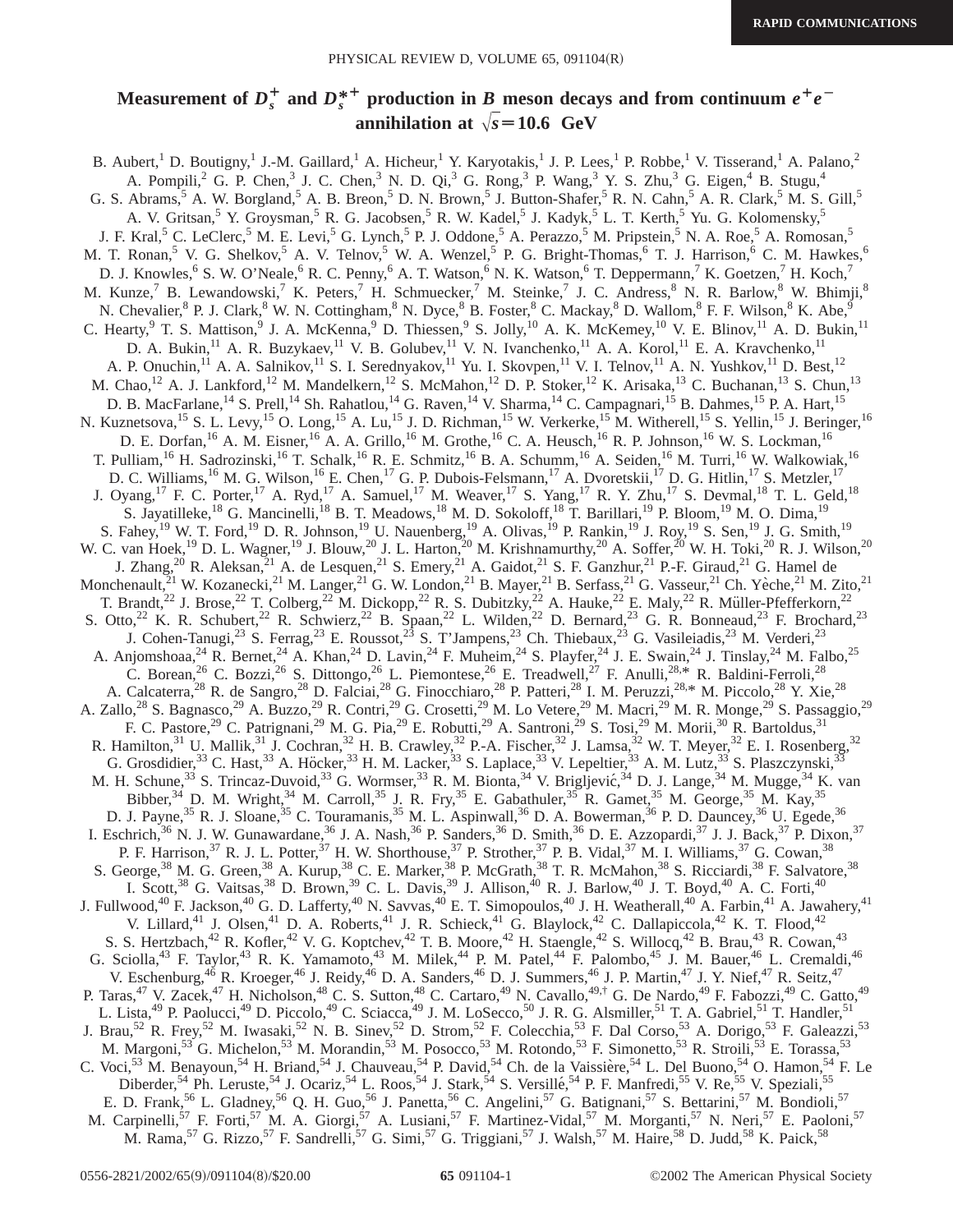B. AUBERT *et al.* PHYSICAL REVIEW D 65 091104(R)

L. Turnbull,<sup>58</sup> D. E. Wagoner,<sup>58</sup> J. Albert,<sup>59</sup> P. Elmer,<sup>59</sup> C. Lu,<sup>59</sup> K. T. McDonald,<sup>59</sup> V. Miftakov,<sup>59</sup> S. F. Schaffner,<sup>59</sup> A. J. S. Smith,<sup>59</sup> A. Tumanov,<sup>59</sup> E. W. Varnes,<sup>59</sup> G. Cavoto,<sup>60</sup> D. del Re,<sup>60</sup> R. Faccini,<sup>14,60</sup> F. Ferrarotto,<sup>60</sup> F. Ferroni,<sup>60</sup> E. Lamanna,<sup>60</sup> E. Leonardi,<sup>60</sup> M. A. Mazzoni,<sup>60</sup> S. Morganti,<sup>60</sup> G. Piredda,<sup>60</sup> F. Safai Tehrani,<sup>60</sup> M. Serra,<sup>60</sup> C. Voena, <sup>60</sup> S. Christ, <sup>61</sup> R. Waldi, <sup>61</sup> T. Adye, <sup>62</sup> N. De Groot, <sup>8,62</sup> B. Franek, <sup>62</sup> N. I. Geddes, <sup>62</sup> G. P. Gopal, <sup>62</sup> S. M. Xella, <sup>62</sup> N. Copty,<sup>63</sup> M. V. Purohit,<sup>63</sup> H. Singh,<sup>63</sup> F. X. Yumiceva,<sup>63</sup> I. Adam,<sup>64</sup> P. L. Anthony,<sup>64</sup> D. Aston,<sup>64</sup> K. Baird,<sup>64</sup> N. Berger,<sup>64</sup> E. Bloom,<sup>64</sup> A. M. Boyarski,<sup>64</sup> F. Bulos,<sup>64</sup> G. Calderini,<sup>64</sup> M. R. Convery,<sup>64</sup> D. P. Coupal,<sup>64</sup> D. H. Coward,<sup>64</sup> J. Dorfan,<sup>64</sup> W. Dunwoodie,<sup>64</sup> R. C. Field,<sup>64</sup> T. Glanzman,<sup>64</sup> G. L. Godfrey,<sup>64</sup> S. J. Gowdy,<sup>64</sup> P. Grosso,<sup>64</sup> T. Haas,<sup>64</sup> T. Himel,<sup>64</sup> T. Hryn'ova,<sup>64</sup> M. E. Huffer,<sup>64</sup> W. R. Innes,<sup>64</sup> C. P. Jessop,<sup>64</sup> M. H. Kelsey,<sup>64</sup> P. Kim,<sup>64</sup> M. L. Kocian,<sup>64</sup> U. Langenegger,<sup>64</sup> D. W. G. S. Leith,<sup>64</sup> S. Luitz,<sup>64</sup> V. Luth,<sup>64</sup> H. L. Lynch,<sup>64</sup> H. Marsiske,<sup>64</sup> S. Menke,<sup>64</sup> R. Messner,<sup>64</sup> K. C. Moffeit,  $\overset{64}{\circ}$  R. Mount,  $\overset{64}{\circ}$  D. R. Muller,  $\overset{64}{\circ}$  C. P. O'Grady,  $\overset{64}{\circ}$  V. E. Ozcan,  $\overset{64}{\circ}$  M. Perl,  $\overset{64}{\circ}$  S. Petrak,  $\overset{64}{\circ}$  H. Quinn,  $\overset{64}{\circ}$ B. N. Ratcliff,<sup>64</sup> S. H. Robertson,<sup>64</sup> L. S. Rochester,<sup>64</sup> A. Roodman,<sup>64</sup> T. Schietinger,<sup>64</sup> R. H. Schindler,<sup>64</sup> J. Schwiening, <sup>64</sup> V. V. Serbo, <sup>64</sup> A. Snyder, <sup>64</sup> A. Soha, <sup>64</sup> S. M. Spanier, <sup>64</sup> J. Stelzer, <sup>64</sup> D. Su, <sup>64</sup> M. K. Sullivan, <sup>64</sup> H. A. Tanaka, <sup>64</sup> J. Va'vra, <sup>64</sup> S. R. Wagner, <sup>64</sup> A. J. R. Weinstein, <sup>64</sup> W. J. Wisniewski, <sup>64</sup> D. H. Wright, <sup>64</sup> C. C. Young, <sup>64</sup> P. R. Burchat, <sup>65</sup> C. H. Cheng,<sup>65</sup> D. Kirkby,<sup>65</sup> T. I. Meyer,<sup>65</sup> C. Roat,<sup>65</sup> R. Henderson,<sup>66</sup> W. Bugg,<sup>67</sup> H. Cohn,<sup>67</sup> A. W. Weidemann,<sup>67</sup> J. M. Izen,<sup>68</sup> I. Kitayama,<sup>68</sup> X. C. Lou,<sup>68</sup> F. Bianchi,<sup>69</sup> M. Bona,<sup>69</sup> D. Gamba,<sup>69</sup> A. Smol,<sup>69</sup> L. Bosisio,<sup>70</sup> G. Della Ricca,<sup>70</sup> L. Lanceri,<sup>70</sup> P. Poropat,<sup>70</sup> G. Vuagnin,<sup>70</sup> R. S. Panvini,<sup>71</sup> C. M. Brown,<sup>72</sup> P. D. Jackson,<sup>72</sup> R. Kowalewski,<sup>72</sup> J. M. Roney,<sup>72</sup> H. R. Band,<sup>73</sup> E. Charles,<sup>73</sup> S. Dasu,<sup>73</sup> F. Di Lodovico,<sup>73</sup> A. M. Eichenbaum,<sup>73</sup> H. Hu,<sup>73</sup> J. R. Johnson,<sup>73</sup> R. Liu,<sup>73</sup> Y. Pan,<sup>73</sup> R. Prepost,<sup>73</sup> I. J. Scott,<sup>73</sup> S. J. Sekula,<sup>73</sup> J. H. von Wimmersperg-Toeller,<sup>73</sup> S. L. Wu,<sup>73</sup> Z. Yu,<sup>73</sup> T. M. B. Kordich,  $74$  and H. Neal $74$ 

(BABAR Collaboration)

1 *Laboratoire de Physique des Particules, F-74941 Annecy-le-Vieux, France*

2 *Universita` di Bari, Dipartimento di Fisica and INFN, I-70126 Bari, Italy*

3 *Institute of High Energy Physics, Beijing 100039, China*

4 *University of Bergen, Institute of Physics, N-5007 Bergen, Norway*

5 *Lawrence Berkeley National Laboratory and University of California, Berkeley, California 94720*

6 *University of Birmingham, Birmingham, B15 2TT, United Kingdom*

<sup>7</sup> Ruhr Universität Bochum, Institut für Experimentalphysik 1, D-44780 Bochum, Germany

8 *University of Bristol, Bristol BS8 1TL, United Kingdom*

9 *University of British Columbia, Vancouver, British Columbia, Canada V6T 1Z1*

<sup>10</sup>*Brunel University, Uxbridge, Middlesex UB8 3PH, United Kingdom*

<sup>11</sup>*Budker Institute of Nuclear Physics, Novosibirsk 630090, Russia*

<sup>12</sup>*University of California at Irvine, Irvine, California 92697*

<sup>13</sup>*University of California at Los Angeles, Los Angeles, California 90024*

<sup>14</sup>*University of California at San Diego, La Jolla, California 92093*

<sup>15</sup>*University of California at Santa Barbara, Santa Barbara, California 93106*

<sup>16</sup>*University of California at Santa Cruz, Institute for Particle Physics, Santa Cruz, California 95064*

<sup>17</sup>*California Institute of Technology, Pasadena, California 91125*

<sup>18</sup>*University of Cincinnati, Cincinnati, Ohio 45221*

<sup>19</sup>*University of Colorado, Boulder, Colorado 80309*

<sup>20</sup>*Colorado State University, Fort Collins, Colorado 80523*

<sup>21</sup>*DAPNIA, Commissariat a` l'Energie Atomique/Saclay, F-91191 Gif-sur-Yvette, France*

<sup>22</sup>Technische Universität Dresden, Institut für Kern-und Teilchenphysik, D-01062 Dresden, Germany

<sup>23</sup>*Ecole Polytechnique, F-91128 Palaiseau, France*

<sup>24</sup>*University of Edinburgh, Edinburgh EH9 3JZ, United Kingdom*

<sup>25</sup>*Elon University, Elon University, North Carolina 27244-2010*

<sup>26</sup>*Universita` di Ferrara, Dipartimento di Fisica and INFN, I-44100 Ferrara, Italy*

<sup>27</sup>*Florida A&M University, Tallahassee, Florida 32307*

<sup>28</sup>*Laboratori Nazionali di Frascati dell'INFN, I-00044 Frascati, Italy*

<sup>29</sup>*Universita` di Genova, Dipartimento di Fisica and INFN, I-16146 Genova, Italy*

<sup>30</sup>*Harvard University, Cambridge, Massachusetts 02138*

<sup>31</sup>*University of Iowa, Iowa City, Iowa 52242*

<sup>32</sup>*Iowa State University, Ames, Iowa 50011-3160*

<sup>33</sup>Laboratoire de l'Accélérateur Linéaire, F-91898 Orsay, France

<sup>34</sup>*Lawrence Livermore National Laboratory, Livermore, California 94550*

<sup>35</sup>*University of Liverpool, Liverpool L69 3BX, United Kingdom*

<sup>36</sup>*University of London, Imperial College, London SW7 2BW, United Kingdom*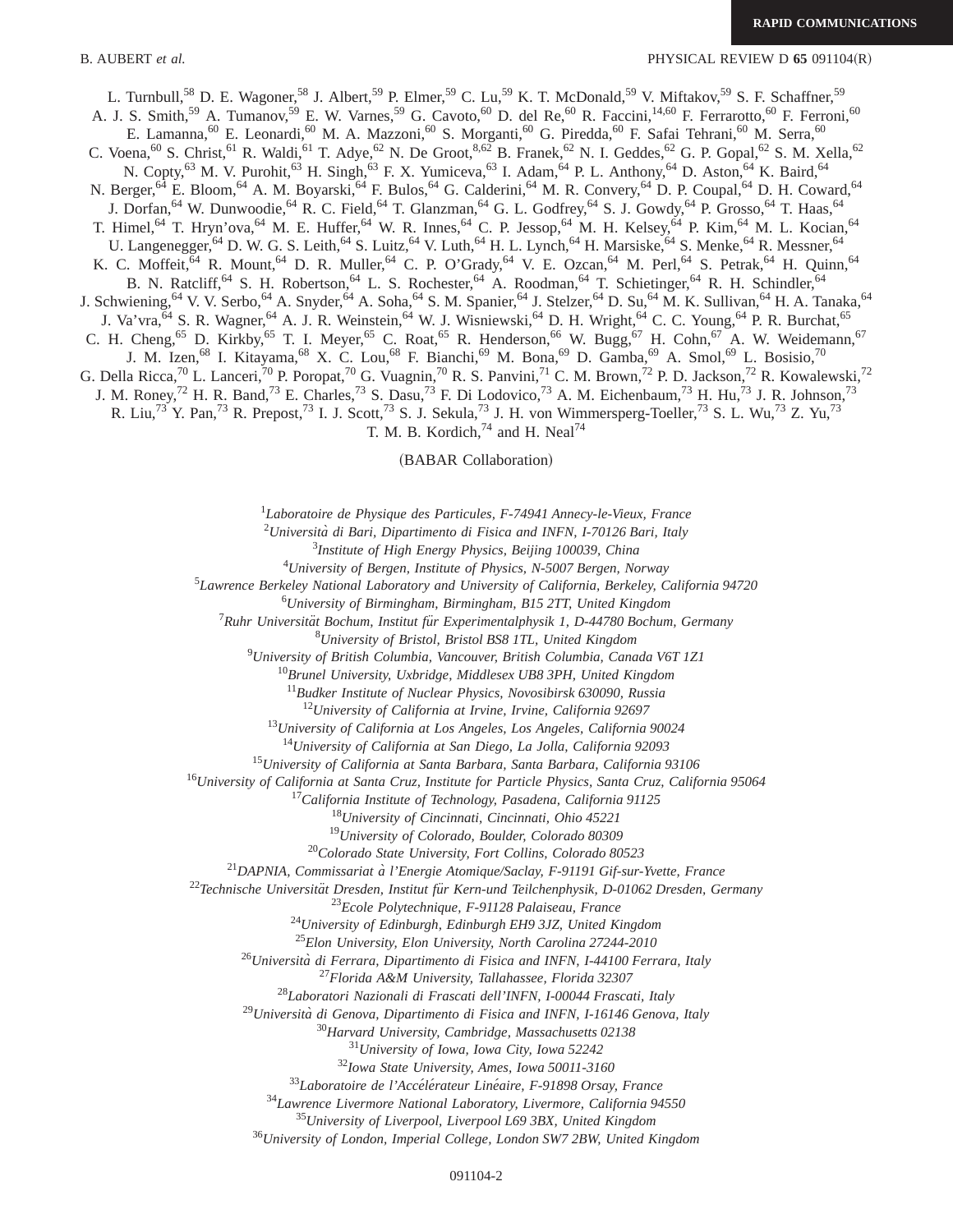PHYSICAL REVIEW D 65 091104(R)

*Queen Mary, University of London, E1 4NS, United Kingdom University of London, Royal Holloway and Bedford New College, Egham, Surrey TW20 0EX, United Kingdom University of Louisville, Louisville, Kentucky 40292 University of Manchester, Manchester M13 9PL, United Kingdom University of Maryland, College Park, Maryland 20742 University of Massachusetts, Amherst, Massachusetts 01003 Massachusetts Institute of Technology, Laboratory for Nuclear Science, Cambridge, Massachusetts 02139* <sup>44</sup>McGill University, Montréal, Québec, Canada H3A 2T8 *Universita` di Milano, Dipartimento di Fisica and INFN, I-20133 Milano, Italy University of Mississippi, University, Mississippi 38677 Universite´ de Montre´al, Laboratoire Rene´ J. A. Le´vesque, Montre´al, Que´bec, Canada H3C 3J7 Mount Holyoke College, South Hadley, Massachusetts 01075 Universita` di Napoli Federico II, Dipartimento di Scienze Fisiche and INFN, I-80126 Napoli, Italy University of Notre Dame, Notre Dame, Indiana 46556 Oak Ridge National Laboratory, Oak Ridge, Tennessee 37831 University of Oregon, Eugene, Oregon 97403 Universita` di Padova, Dipartimento di Fisica and INFN, I-35131 Padova, Italy* <sup>54</sup>Universités Paris VI et VII, Lab de Physique Nucléaire H. E., F-75252 Paris, France *Universita` di Pavia, Dipartimento di Elettronica and INFN, I-27100 Pavia, Italy University of Pennsylvania, Philadelphia, Pennsylvania 19104 Universita` di Pisa, Scuola Normale Superiore and INFN, I-56010 Pisa, Italy Prairie View A&M University, Prairie View, Texas 77446 Princeton University, Princeton, New Jersey 08544 Universita` di Roma La Sapienza, Dipartimento di Fisica and INFN, I-00185 Roma, Italy Universita¨t Rostock, D-18051 Rostock, Germany Rutherford Appleton Laboratory, Chilton, Didcot, Oxon OX11 0QX, United Kingdom University of South Carolina, Columbia, South Carolina 29208 Stanford Linear Accelerator Center, Stanford, California 94309 Stanford University, Stanford, California 94305-4060 TRIUMF, Vancouver, British Columbia, Canada V6T 2A3 University of Tennessee, Knoxville, Tennessee 37996 University of Texas at Dallas, Richardson, Texas 75083 Universita` di Torino, Dipartimento di Fisica Sperimentale and INFN, I-10125 Torino, Italy Universita` di Trieste, Dipartimento di Fisica and INFN, I-34127 Trieste, Italy Vanderbilt University, Nashville, Tennessee 37235 University of Victoria, Victoria, British Columbia, Canada V8W 3P6 University of Wisconsin, Madison, Wisconsin 53706 Yale University, New Haven, Connecticut 06511* (Received 25 January 2002; published 15 May 2002) New measurements of  $D_s^+$  and  $D_s^{*+}$  meson production rates from *B* decays and from  $q\bar{q}$  continuum events

near the Y(4*S*) resonance are presented. Using 20.8 fb<sup>-1</sup> of data on the Y(4*S*) resonance and 2.6 fb<sup>-1</sup> off-resonance, we find the inclusive branching fractions  $B(B \to D_s^+ X) = (10.93 \pm 0.19 \pm 0.58 \pm 2.73)\%$  and  $B(B \to D_s^{*+} X) = (7.9 \pm 0.8 \pm 0.7 \pm 2.0)\%$ , where the first error is statistical, the second is systematic, and the third is due to the  $D_s^+ \rightarrow \phi \pi^+$  branching fraction uncertainty. The production cross sections  $\sigma(e^+e^-)$  $\rightarrow D_s^+X$ ) $\times$   $\mathcal{B}(D_s^+ \rightarrow \phi \pi^+) = 7.55 \pm 0.20 \pm 0.34$  pb and  $\sigma(e^+e^- \rightarrow D_s^{*+}X)$  $\times$   $\mathcal{B}(D_s^+ \rightarrow \phi \pi^+) = 5.8 \pm 0.7 \pm 0.5$  pb are measured at center-of-mass energies about 40 MeV below the Y(4*S*) mass. The branching fractions  $\Sigma B(B \to D_s^{(*)+} \bar{D}^{(*)}) = (5.07 \pm 0.14 \pm 0.30 \pm 1.27)\%$  and  $\Sigma B(B \to D_s^{*+} \bar{D}^{(*)}) = (4.1 \pm 0.2 \pm 0.4 \pm 1.0)\%$  are determined from the  $D_s^{(*)+}$  momentum spectra. The mass difference  $m(D_s^+) - m(D^+) = 98.4 \pm 0.1$  $\pm$  0.3 MeV/ $c^2$  is also measured.

DOI: 10.1103/PhysRevD.65.091104 PACS number(s): 13.25.Hw, 14.40.Nd

<sup>\*</sup>Also at Universita` di Perugia, Perugia, Italy.

<sup>&</sup>lt;sup>†</sup>Also at Università della Basilicata, Potenza, Italy.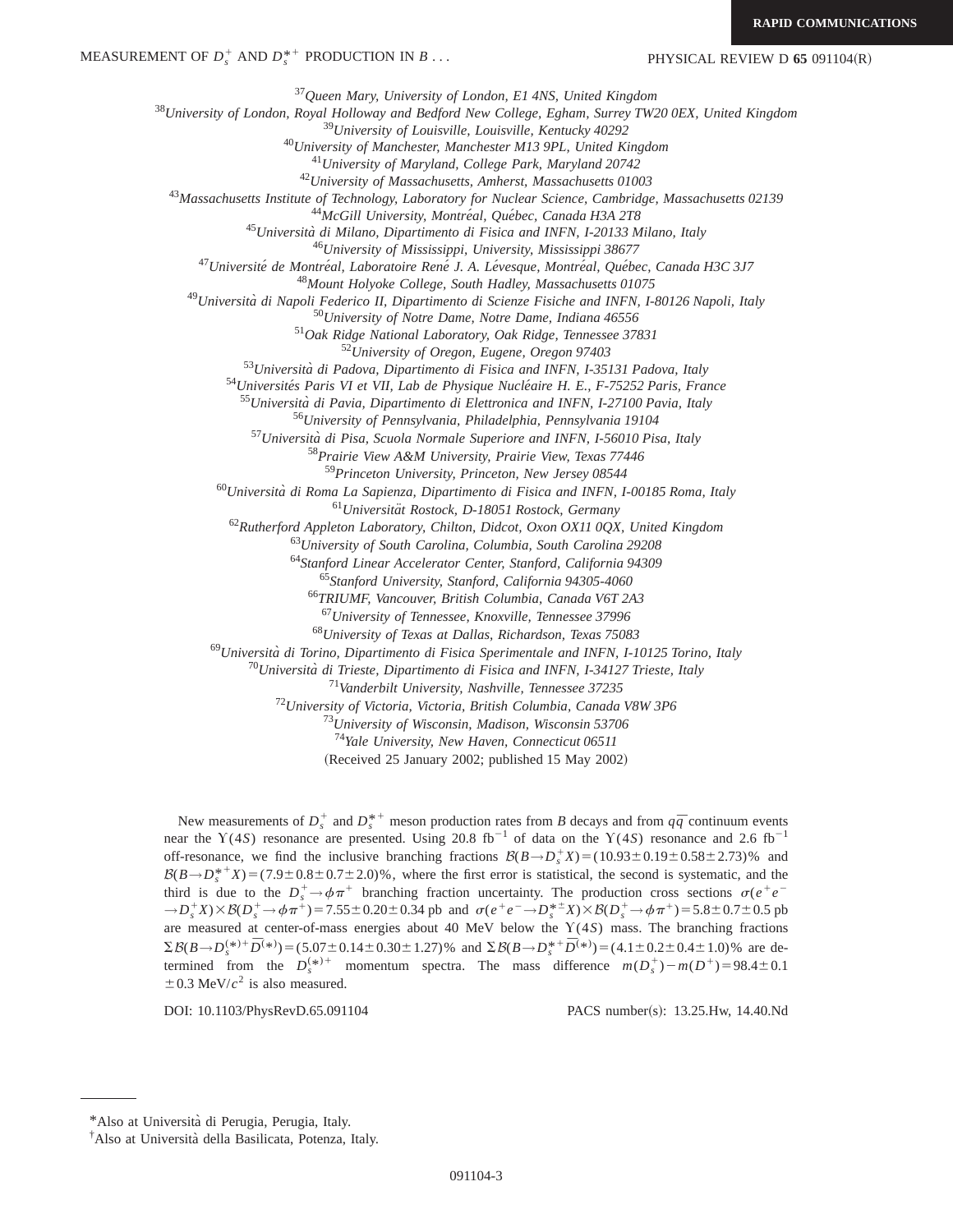### B. AUBERT *et al.* PHYSICAL REVIEW D **65** 091104(R)

### **I. INTRODUCTION**

The decay of *B* mesons into final states involving a  $D_s^{(*)+}$ provides an opportunity to study the production mechanisms for  $c\bar{s}$  quark pairs.<sup>1</sup> Although several diagrams can lead to  $D_s^{(*)+}$  production in *B* decays, the dominant source [1] is expected to be external  $W^+ \rightarrow c\bar{s}$  emission [Fig. 1]. A precise knowledge of this production rate remains interesting in light of continuing theoretical difficulties  $\lceil 2 \rceil$  in accounting for the measurements of both the semileptonic branching fraction and the inclusive charm production rate in *B* decays. Indeed, it has been noted that an enhanced *B* decay rate to charm would help explain the small observed semileptonic rate  $[3]$ .

It is possible to produce  $D_s^{(*)+}$  mesons in  $q\bar{q}$  events from continuum  $e^+e^-$  annihilation. The process of fragmentation (i.e., formation of hadrons) is nonperturbative and can only be modeled phenomenologically. The ratio of vector to pseudoscalar production rates is of particular interest for testing such models. The  $D_s^+$  system is well suited to measure this quantity because the  $c\bar{s}$  states with  $L=1$  have not been observed to decay to either  $D_s^+$  or  $D_s^{*+}$  mesons.

In this Rapid Communication, measurements of *B*  $\rightarrow D_s^+ X$  and  $B \rightarrow D_s^{*+} X$  production rates and momentum spectra are presented. We also determine the production cross section for  $D_s^+$  and  $D_s^{*+}$  mesons in continuum events.

#### **II. THE BABAR DETECTOR AND DATA SET**

The data used for this analysis were collected with the BABAR detector  $[4]$  at the PEP-II asymmetric-energy collider  $[5]$  at the Stanford Linear Accelerator Center. An integrated luminosity of 20.8  $fb^{-1}$  was recorded in 1999 and 2000 at the  $Y(4S)$  resonance ("on-resonance") corresponding to about  $22.7\times10^6$  produced  $B\overline{B}$  pairs, and 2.6 fb<sup>-1</sup> at an energy of about 40 MeV below the  $Y(4S)$  mass ("offresonance"). A detailed description of the BABAR detector can be found in Ref.  $[4]$ . Only the components of the detector most crucial to this analysis are summarized below.

A five-layer double-sided silicon vertex tracker (SVT) and a 40-layer central drift chamber (DCH) filled with heliumbased gas are used to measure the momenta of charged particles. The tracking system covers 92% of the solid angle in the center-of-mass frame and lies within a 1.5-T solenoidal magnetic field. For charged-particle identification, ionization-energy loss (*dE*/*dx*) in the DCH and SVT, and Cherenkov radiation detected in a ring-imaging device (DIRC) are used. Photons are identified and measured by a  $CsI(T1)$  electromagnetic calorimeter.



FIG. 1. The main spectator diagram leading to the production of  $D_s^{(*)+}$  mesons in *B* decays.

# **III.** THE  $D_s^+$  AND  $D_s^{*+}$  SELECTION

Only the decay mode  $D_s^+ \rightarrow \phi \pi^+$  with  $\phi \rightarrow K^+ K^-$  is used since it has the best signal-to-background ratio. Charged tracks are required to originate within  $\pm 10$  cm of the interaction point along the beam direction and  $\pm 1.5$  cm in the transverse plane, and to leave at least 12 hits in the DCH.

Positive kaon identification is required for the tracks forming the candidate  $\phi$  meson. This is based on  $dE/dx$ information from the DCH and SVT, and the Cherenkov angle and the number of photons measured with the DIRC. The kaon selection is based on the likelihood calculated for each detector component and uses, for each track, the ratio of likelihoods for the pion and the kaon mass hypotheses,  $L_{\pi}/L_K$ . If this ratio is less than unity for at least one of the detector subsystems, the particle is selected as a ''loose'' kaon candidate. A ''tight'' identification criterion is also used in the analysis, based on the product of the likelihoods for each detector component. In this case, the track is considered a kaon if the ratio of these product likelihoods for the pionand kaon-mass hypotheses is less than unity.

Three charged tracks originating from a common vertex are combined to form a  $D_s^+$  candidate. Two oppositely charged tracks must be identified as kaons with the ''loose'' criterion, and at least one of them must pass the ''tight'' criterion. No identification criteria are applied to the pion from  $D_s^+$  decay. The reconstructed invariant mass of the  $K^+K^-$  candidates must be within 8 MeV/ $c^2$  of the nominal  $\phi$ mass [6]. In the decay  $D_s^+ \rightarrow \phi \pi^+$ , the  $\phi$  meson is polarized longitudinally and therefore the angular distribution of the kaons has a cos<sup>2</sup>  $\theta_H$  dependence, where  $\theta_H$  is the angle between the  $K^+$  and  $D_s^+$  in the  $\phi$  rest frame. We require  $|\cos \theta_H|$ >0.3, which Monte Carlo studies show retains 97% of the signal while rejecting about 30% of the background.

With these requirements, signals for  $D_s^+ \rightarrow \phi \pi^+$  and the Cabibbo-suppressed decay  $D^+\rightarrow \phi \pi^+$  are readily observed [Fig. 2(a)]. The  $D_s^+$  and  $D^+$  peaks are both fit with single Gaussian distributions with a common free width. We model the combinatorial background with an exponential function. From the fit a  $D_s^+$  signal of  $47794 \pm 311$  events is found with a mass difference  $m(D_s^+)-m(D^+)$  of  $98.4 \pm 0.1 \pm 0.3$  $\text{MeV}/c^2$ . The first error on the latter is statistical, and the second is systematic, obtained from a study of the mass difference as a function of momentum in both data and Monte Carlo simulation. Although the uncertainties in the absolute mass scale are on the order of several  $\text{MeV}/c^2$ , the systematic error in the determination of the  $D_s^+$  and  $D^+$  mass difference is much smaller, since many sources of error cancel.

<sup>&</sup>lt;sup>1</sup>Reference in this paper to a specific decay channel or state also implies the charge-conjugate decay or state. The notation  $D_s^{(*)+}$ means either  $D_s^+$  or  $D_s^{*+}$ .  $B \rightarrow D_s^{(*)+} \bar{D}^{(*)}$  is a general representation for any of the modes with  $c\bar{s}$  and  $\bar{c}q$  states including their excited states. The notation  $B \rightarrow D_s^{(*)+} X$  also implies  $\overline{B}$  $\rightarrow D_s^{(*)+}X$ .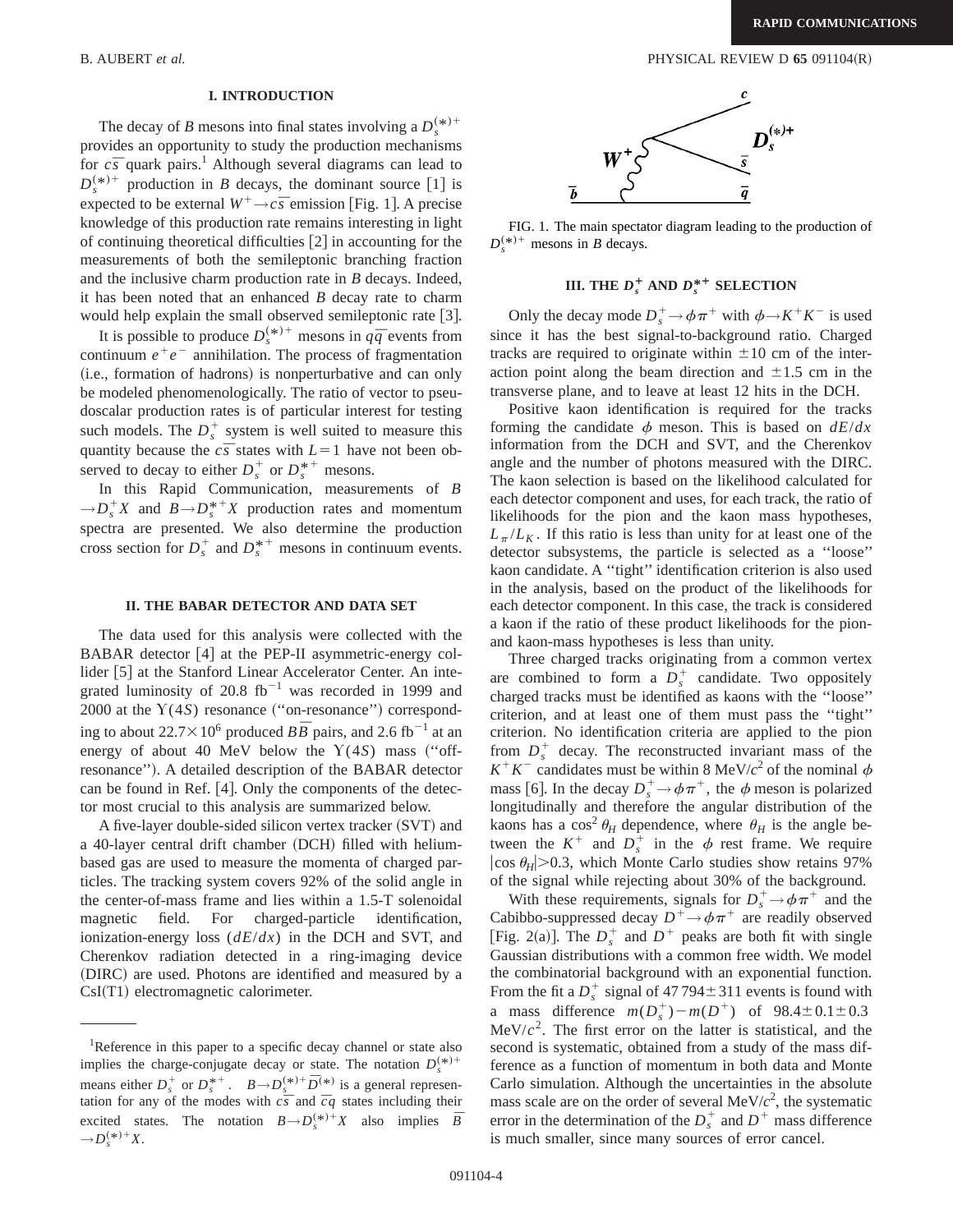

FIG. 2. (a) The  $\phi \pi$ -invariant mass spectrum. In addition to the  $D_s^+$  signal, candidates for the Cabibbo-suppressed decay  $D^+$  $\rightarrow \phi \pi^+$  are also observed. The fit function is a single Gaussian for each peak, with widths constrained to be equal, plus an exponential background. (b) Distribution of the mass difference  $\Delta M = M_{D_s^+}\gamma$  $-M_{D_s^+}$ . The fit function is a Crystal Ball function for the signal plus a threshold function, as described in the text.

Candidate  $D_s^{*+}$  mesons are reconstructed in the decay  $D_s^* \to D_s^+ \gamma$ , with the subsequent decay  $D_s^+ \to \phi \pi^+$ .  $D_s^+$ candidates are selected by requiring the  $\phi \pi$ -invariant mass to be within 2.5 standard deviations  $\sigma$  of the fitted peak value. These  $D_s^+$  candidates are then combined with photon candidates in the event. Photon candidates are required to satisfy  $E_{\gamma}$  > 50 MeV, where  $E_{\gamma}$  is the photon energy in the laboratory frame, and  $E^*_{\gamma} > 110 \text{ MeV}$ , where  $E^*_{\gamma}$  is the photon energy in the  $Y(4S)$  center of mass. When combined with any other photon in the event, the photon candidate should not form a  $\pi^0$ , defined by a total center-of-mass energy  $E_{\gamma\gamma}^*$  $>$ 200 MeV and an invariant mass  $115 < M_{\gamma\gamma}$  $\leq$ 155 MeV/ $c^2$ . The distribution of the mass difference  $\Delta M = M(D_s^{\dagger} \gamma) - M(D_s^{\dagger})$  is shown in Fig. 2(b).

The  $\Delta M$  distribution of the signal is parametrized with an asymmetric function to account for energy leakage and calorimeter shower shape fluctuations. The signal is modeled

### PHYSICAL REVIEW D 65 091104(R)

with a Crystal Ball function  $|7|$ , which incorporates a Gaussian core with a power-law tail toward lower masses. For the background, a threshold function

$$
f(\Delta M) = p_1(\Delta M - p_2)^{p_3} e^{p_4(\Delta M - p_2)}
$$

is used, where the four parameters  $p_i$  are free in the fit. After ensuring that the connection point between the Gaussian and power-law tail does not depend on momentum and agrees with Monte Carlo simulation, this parameter has been fixed to  $0.89\sigma$  in the final fit. A signal with  $14\,392\pm376$   $D_s^{*+}$ events is observed.

# **IV. EXTRACTION OF**  $D_s^{(*)+}$  **MOMENTUM SPECTRA**

The momentum spectrum of  $D_s^+$  mesons in the  $e^+e^$ center-of-mass frame is extracted by fitting the  $\phi \pi$ -invariant mass distribution for 24 ranges of  $D_s^+$  candidate momentum. These ranges are 200 MeV/*c* wide, which is much larger than the momentum resolution ( $\approx$  6 MeV/*c*). The same function with two single Gaussians described above for the fit to the full mass distribution is used as well for the individual momentum bins. Since there are many more events in the on-resonance data sample, the number of  $D_s^+$  in the offresonance data is extracted with the Gaussian parameters  $(M_{D^+}, M_{D_s^+}, \text{ and } \sigma)$  fixed to the values obtained from the on-resonance data.

The center-of-mass momentum spectrum for  $D_s^{*+}$  mesons is extracted by fitting the  $\Delta M$ -invariant mass distribution in 250 MeV/*c*-wide  $D_s^{*+}$  momentum ranges. We use a larger range because the  $D_s^{*+}$  yield is lower. The  $\Delta M$  distributions are modeled with a Crystal Ball function for the signal and a threshold function for the background as described above for the fit to the full distribution. The off-resonance data are again fit with the Gaussian parameters  $(\bar{x}$  and  $\sigma)$  fixed to the values obtained from the on-resonance data.

The efficiency  $\epsilon$ , obtained from Monte Carlo simulation of  $B\overline{B}$  and  $c\overline{c}$  events, varies as a function of the  $D_s^{(*)+}$ center-of-mass momentum  $p^*$ . The efficiency ranges from 20% (5%) when the  $D_s^+$  ( $D_s^{*+}$ ) is at rest to 40% (20%) for  $p^* = 5$  GeV/*c*. The efficiency-corrected momentum spectra of  $D_s^+$  and  $D_s^{*+}$  are shown in Fig. 3.

### **V. INCLUSIVE BRANCHING FRACTIONS**

The  $D_s^+$  and  $D_s^{*+}$  production cross sections in  $q\bar{q}$  continuum are obtained by integrating the momentum spectra obtained from the off-resonance data. This gives

$$
\sigma(e^+e^- \to D_s^{\pm}X) \times \mathcal{B}(D_s^+ \to \phi \pi^+) = 7.55 \pm 0.20 \pm 0.34 \text{ pb},
$$
  

$$
\sigma(e^+e^- \to D_s^{*\pm}X) \times \mathcal{B}(D_s^+ \to \phi \pi^+) = 5.8 \pm 0.7 \pm 0.5 \text{ pb},
$$

where the first error is statistical and the second systematic. Sources of systematic error are listed in Table I. These include the statistical precision of the Monte Carlo determination of the efficiency, the luminosity uncertainty, and contributions from residual uncertainties on tracking  $(1.2%$  per track), and particle identification efficiencies, which are de-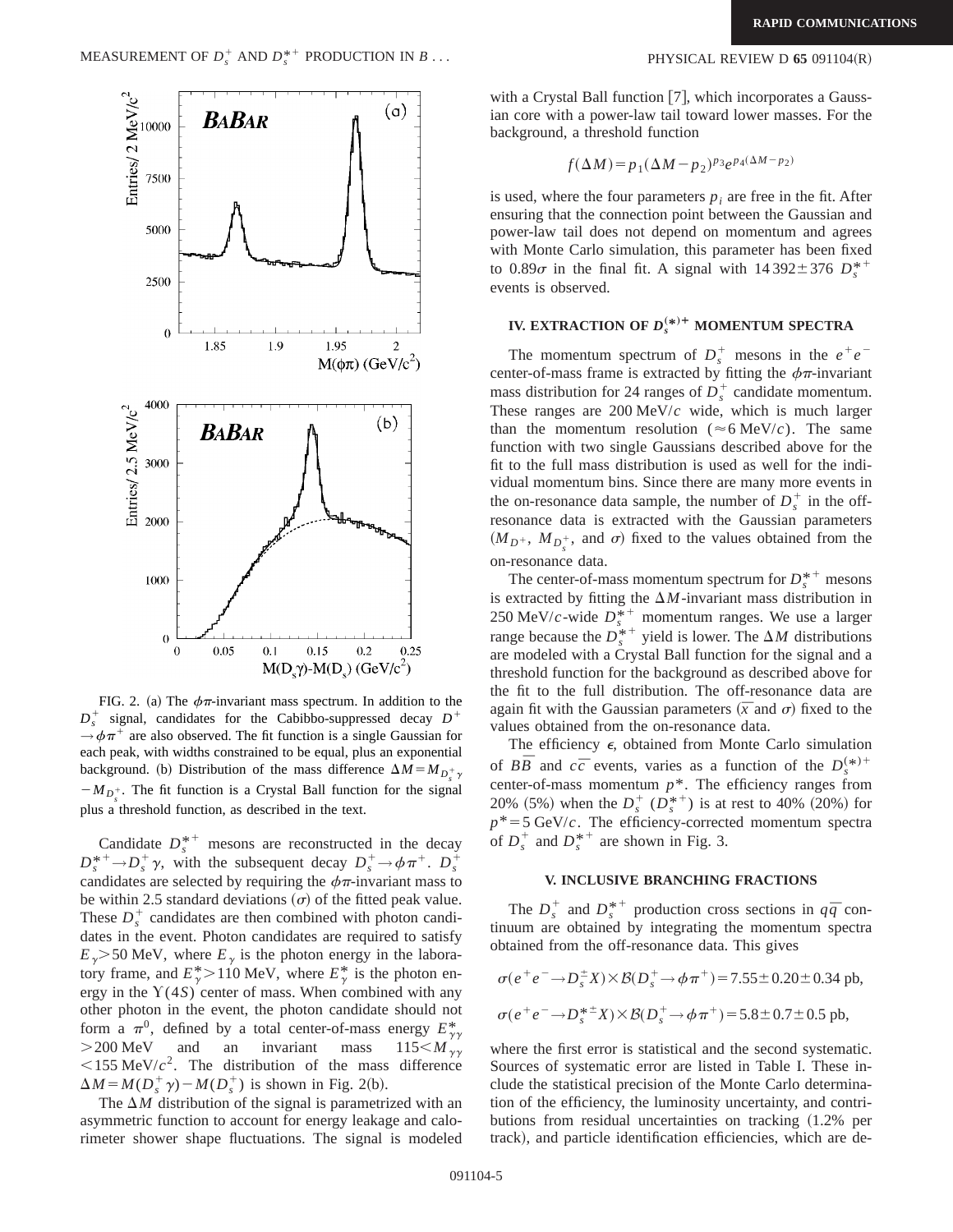

FIG. 3. Efficiency-corrected center-of-mass momentum spectra for (a)  $D_s^+$  and (b)  $D_s^{*+}$  for on-resonance (filled circles) and scaled off-resonance data (open circles).

termined from control samples in data. In addition, for the  $D_s^*$ <sup> $\pm$ </sup>*X* measurement, there are contributions from the uncertain signal shape, and residual uncertainties on the photon and  $\pi^0$  veto efficiencies, again determined with control samples.

In order to determine the momentum spectra for  $D_s^{(*)+}$ mesons from *B* meson decays, the off-resonance data are scaled by the on- to off-resonance luminosity ratio and then subtracted bin by bin from the on-resonance data. Integrating the resulting spectrum after continuum subtraction and efficiency correction gives a total  $D_s^+$  yield from *B* meson decays of  $87711 \pm 1485$  events. This corresponds to an inclusive branching fraction of

$$
\mathcal{B}(B \to D_s^+ X) = \left[ (10.93 \pm 0.19 \pm 0.58) \frac{(3.6 \pm 0.9)\%}{\mathcal{B}(D_s^+ \to \phi \pi^+)} \right] \%
$$

Likewise, the total  $D_s^{*+}$  yield from *B* meson decays is  $60\,047 \pm 6201$  events, leading to the inclusive branching fraction of

TABLE I. Systematic errors for cross-section and branching fraction measurements.

| Source                                  | Fractional error (%) |                                |            |                                |
|-----------------------------------------|----------------------|--------------------------------|------------|--------------------------------|
|                                         | $D^+_{s}X$           | Continuum<br>$D^{\ast +}_{s}X$ | $D^+_{s}X$ | $B$ decays<br>$D^{\ast +}_s X$ |
| Signal shape<br>Background subtraction  |                      | 3.0                            | 0.5<br>0.4 | 3.0<br>4.2                     |
| Monte Carlo statistics                  | 1.0                  | 4.8                            | 2.5        | 4.2                            |
| Bin width                               |                      |                                | 1.4        | 2.0                            |
| Total for $D_{s}^{(*)+}$ yield          | 1.0                  | 5.7                            | 2.9        | 7.0                            |
| Luminosity/ $N(B\overline{B})$          | 1.5                  | 1.5                            | 1.6        | 1.6                            |
| $\mathcal{B}(\phi \rightarrow K^+ K^-)$ | 1.6                  | 1.6                            | $1.6\,$    | 1.6                            |
| Particle identification                 | 1.0                  | 1.0                            | 1.0        | 1.0                            |
| Tracking efficiency                     | 3.6                  | 3.6                            | 3.6        | 3.6                            |
| $B(D_s^{*+}\rightarrow D_s^+\gamma)$    |                      | 2.7                            |            | 2.7                            |
| Photon efficiency                       |                      | 1.3                            |            | 1.3                            |
| $\pi^0$                                 |                      | 2.7                            |            | 2.7                            |
| Total systematic error                  | 4.5                  | 8.2                            | 5.3        | 9.0                            |

$$
\mathcal{B}(B \to D_s^{*+} X) = \left[ (7.9 \pm 0.8 \pm 0.7) \frac{(3.6 \pm 0.9)\%}{\mathcal{B}(D_s^+ \to \phi \pi^+)} \right] \%
$$

In the results above, the first error is statistical and the second is systematic. The dominant error, due to the uncertainty in the  $D_s^+ \rightarrow \phi \pi^+$  branching fraction of  $(3.6 \pm 0.9)$ % [6], is shown separately. It is important to note that, with this method, the result is independent of any assumption regarding the shape of the fragmentation function. The various contributions to the systematic error are listed in Table I. In addition to the sources already noted above, the uncertainty in the shape of the background impacts this measurement, particularly in the lower momentum bins. This contribution is estimated with the use of different parametrizations for the background shape and different methods for handling the continuum subtraction. The efficiency variation over the width of the momentum bins is also included as an additional systematic error.

# **VI. FITS TO**  $D_s^{(*)+}$  **MOMENTUM SPECTRA**

By fitting the  $D_s^{(*)+}$  momentum spectrum, relative branching fractions of *B* decays to different final states containing  $D_s^{(*)+}$  mesons are obtained. In the  $\Upsilon(4S)$  rest frame, two-body *B* decays produce  $D_s^{(*)+}$  mesons with a momentum spectrum about 300 MeV/*c* wide. In *B* decays, the  $D_s^{(*)+}$  momentum spectrum is essentially governed by the production of direct  $D_s^{(*)+}$ . Other  $c\bar{s}$  states (with  $L=1$ ), such as  $D_{s1}^+(2536)$  and  $D_{s2}^{*+}(2573)$ , primarily decay to  $D^{(*)}K$ . Because  $D_s^{*+}$  decays to  $D_s^+\gamma$  or  $D_s^+\pi^0$ , the  $D_s^+$ momentum distribution is slightly broader and shifted downward compared to direct production from  $B \rightarrow D_s^+ X$ .

Three different sources of  $D_s^{(*)+}$  mesons in *B* decays are considered for the fits to the momentum spectra.

 $(1)$   $B \rightarrow D_s^{(*)+} \bar{D}^{(*)}$  decays. The relative branching frac-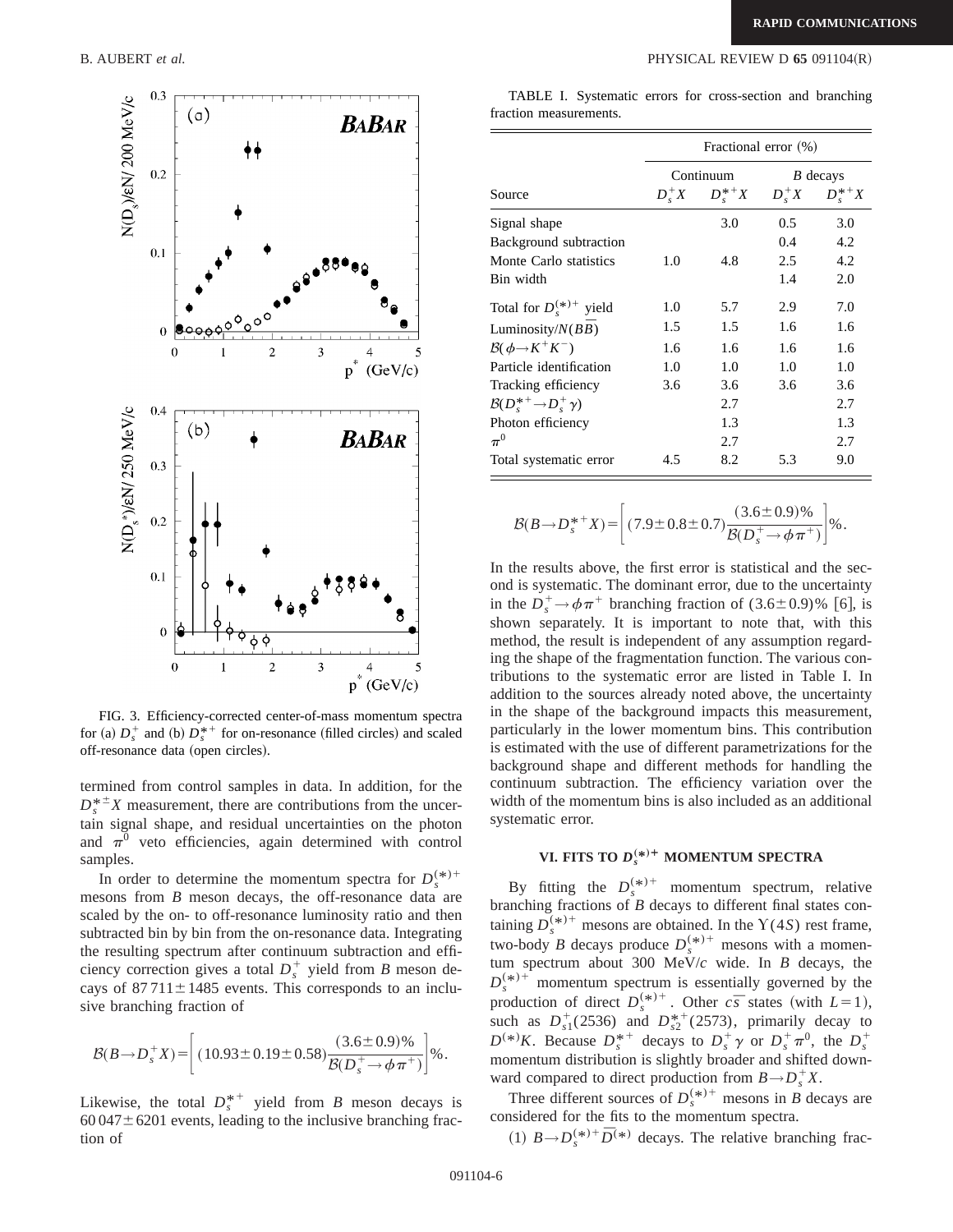MEASUREMENT OF  $D_s^+$  AND  $D_s^*$ 

tions of the individual channels can be taken either from existing measurements  $[8]$  or from predictions that assume factorization  $[9-11]$ . The fit is performed for both cases, with the assumption  $f_{D_s^{(*)+}} = f_{D_s^+}$  for the theoretical models, where  $f_{D_s^{(\ast)}}$  are the  $D_s^{(\ast)+}$  decay constants.

(2)  $B \rightarrow D_s^{(*)+} \bar{D}^{**}$  decays. Four  $\bar{D}^{**}$  states are considered:  $\overline{D}_0^*(j=\frac{1}{2})$ ,  $\overline{D}_1(2420)$ ,  $\overline{D}_1(j=\frac{1}{2})$ , and  $\overline{D}_2^*(2460)$ . Observation of  $B \rightarrow D_s^{(*)+} \bar{D}^{**}$  decays was recently reported by CLEO [12].

(3) Three-body  $B \rightarrow D_s^{(*)+} \bar{D}^{(*)} \pi / \rho / \omega$  decays. Since little is known about these decays, they are attributed equal weights, and the momentum distributions are generated according to phase space.

Minimum- $\chi^2$  fits to the  $D_s^{(*)+}$  momentum spectra are performed, where the total number of  $D_s^{(*)+}$  events and the fractions of the source  $(1)$  and  $(2)$  contributions are free parameters. From the fits to the  $D_s^+$  and  $D_s^{*+}$  spectra, the ratios of two-body modes  $\left[\text{source } (1)\right]$  to the total inclusive rate are determined to be

$$
\frac{\Sigma \mathcal{B}(B \to D_s^{(*)+} \bar{D}^{(*)})}{\mathcal{B}(B \to D_s^+ X)} = (46.4 \pm 1.3 \pm 1.4 \pm 0.6)\%
$$

$$
\frac{\Sigma \mathcal{B}(B \to D_s^{*+} \bar{D}^{(*)})}{\mathcal{B}(B \to D_s^{*+} X)} = (53.3 \pm 3.7 \pm 3.1 \pm 2.1)\%
$$

The first error is statistical. The second error represents the systematic error due to the limited Monte Carlo statistics and the background parametrization.

The last error is due to the model uncertainty. It is obtained by varying the relative fractions of the modes contributing to each source of  $D_s^{(*)+}$  listed above. The fit is performed with alternative assumptions for the relative contributions of the modes in source  $(1)$  taken from theoretical predictions and measurements. Different weights for *B*  $\rightarrow D_s^+ \overline{D}^{**}$  and  $B \rightarrow D_s^{*+} \overline{D}^{**}$ , as well as different relative branching fractions of the four modes within source  $(2)$ , are used. For source (3), either  $B \rightarrow D_s^{(*)} \bar{D}^{(*)} \pi$ , or *B*  $\rightarrow D_s^{(*)}\bar{D}^{(*)}\rho/\omega$  is assumed to be dominant. The  $\chi^2$  of the fit for the inclusive  $D_s^{*+}$  momentum spectrum is lowest when the contribution of  $B \rightarrow D_s^* \overline{D}^{(*)} \rho/\omega$  is dominant compared to  $B \rightarrow D_s^* \bar{D}^{(*)}\pi$ . Uncertainty in source (3) is the main contribution to the error due to model dependence. The results of the fits to the  $D_s^{(*)+}$  momentum spectra are shown in Fig. 4 under the assumption of equal weights for the individual contributions within sources  $(2)$  and  $(3)$ , and with the weights of the individual modes of source  $(1)$  taken from  $|11|$ .

The sum of branching fractions for the two-body *B*  $\rightarrow$ *D*<sup>(\*)</sup> $\overline{D}$ <sup>(\*)</sup> decays are obtained from the fits to the *D*<sup>(\*)+</sup> momentum spectra, where the yield from each source is a free parameter. We find



FIG. 4. Fit results for  $D_s^+$  (top figure) and  $D_s^{*+}$  (bottom figure) momentum spectra. The data are dots with error bars, and the histograms are the components of the fit function described in the text. Type (1) is  $B \to D_s^{(*)+} \bar{D}^{(*)}$ , type (2) is  $B \to D_s^{(*)+} \bar{D}^{**}$ , and type (3) is  $B \to D_s^{(*)+} \bar{D}^{(*)} \pi/\rho/\omega$ . The solid histogram is the sum of the three components.

$$
\Sigma \mathcal{B}(B \to D_s^{(*)+} \bar{D}^{(*)}) = (5.07 \pm 0.14 \pm 0.30 \pm 1.27)\%
$$

$$
\Sigma \mathcal{B}(B \to D_s^{*+} \bar{D}^{(*)}) = (4.1 \pm 0.2 \pm 0.4 \pm 1.0)\%
$$

where the first error is statistical, the second is systematic, and the third is due to the  $D_s^+ \rightarrow \phi \pi^+$  branching fraction uncertainty. The systematic error includes contributions from the  $B \rightarrow D_s^{(*)+} X$  branching fractions, the relative contributions of source  $(1)$ , and the model dependence of the source spectra. The sum of the two-body modes is reasonably separated in the momentum spectra from the other components. Therefore, the fractional error on the sum of the two-body